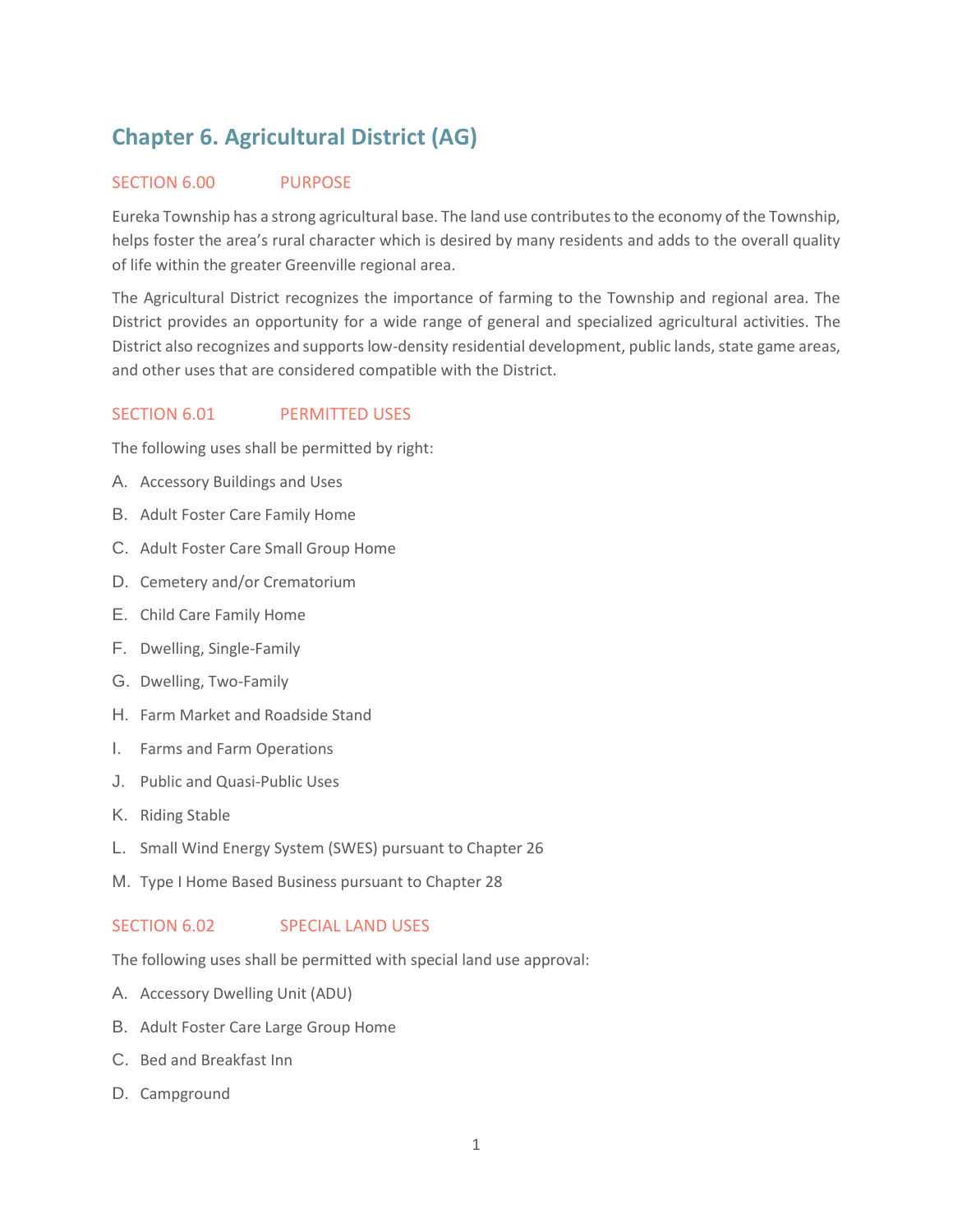- E. Child Care Group Home
- F. Club or Lodge
- G. Golf Course
- H. Greenhouse (Commercial)
- I. Kennel
- J. Large Wind Energy System (LWES) pursuant to Chapter 26
- K. Mining
- L. Outdoor Recreation
- M. Place of Public Assembly, Small
- N. Sawmill
- O. Type II Home Based Business pursuant to Chapter 28
- P. Utility Grid Wind Energy System pursuant to Chapter 26
- Q. Wireless Communication Facility
- R. Solar Energy Systems, pursuant to Chapter 27

## SECTION 6.03 SITE DEVELOPMENT REQUIREMENTS

A. All permitted uses and special land uses are subject to the following site development requirements, which shall be met and maintained in connection with any building or structure, or the enlargement of any building or structure:

| <b>Table 6.1 Agricultural District Regulations</b> |                    |
|----------------------------------------------------|--------------------|
| <b>Dimensional Standard</b>                        | <b>AG District</b> |
| Minimum Lot Area                                   | 3 acres            |
| Minimum Lot Width                                  | 300 feet           |
| Minimum Front Yard Setback                         | 50 feet            |
| Minimum Side Yard Setback (per side)               | 20 feet            |
| Minimum Rear Yard Setback                          | 20 feet            |
| Maximum Building Height                            | 35 feet            |
| Maximum Lot Coverage                               | 35%                |
| Lot Depth to Width Ratio                           | 4:1                |